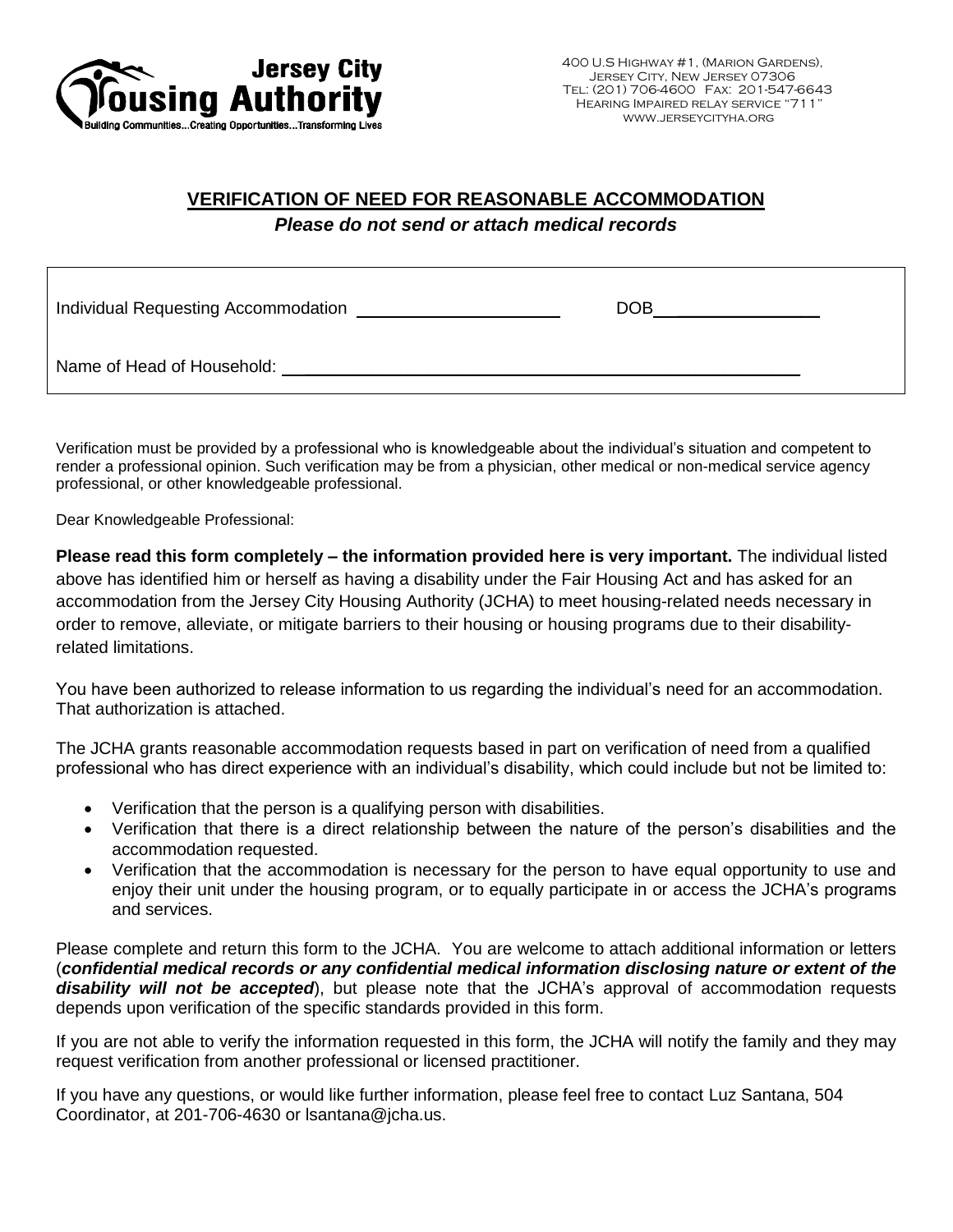## **JERSEY CITY HOUSING AUTHORITY** VERIFICATION OF NEED FOR ACCOMMODATION

### **Section I – Verification of Disability**

### **It is NOT necessary for you to fill out this Section. Please proceed to Section II. Please complete this Section before proceeding to Section II.**

An "individual with a disability" is any person who has a physical, mental or emotional impairment that limits one or more life activities, such as caring for one's self, performing manual tasks, walking, seeing, hearing, speaking, breathing, learning, and working.

The term "physical or mental impairment" includes, but is not limited to, such diseases and conditions as orthopedic, visual, speech and hearing impairments, cerebral palsy, autism, epilepsy, muscular dystrophy, multiple sclerosis, cancer, heart disease, diabetes, mental illness, developmental disabilities, emotional illness, drug addiction and alcoholism. The definition of an "individual with a disability" does *not* include a person whose current use of alcohol or drugs is the barrier that prevents the person from participating in JCHA's housing program and services. (A more detailed definition is provided in the Code of Federal Regulations at 24 CFR 8.3, which JCHA staff would be glad to provide to you.)

| Does the person named above qualify as an "individual with a disability," according to this definition? |  |  |                                      |  |  |
|---------------------------------------------------------------------------------------------------------|--|--|--------------------------------------|--|--|
|                                                                                                         |  |  | ■ Yes ■ No Unable to verify Initials |  |  |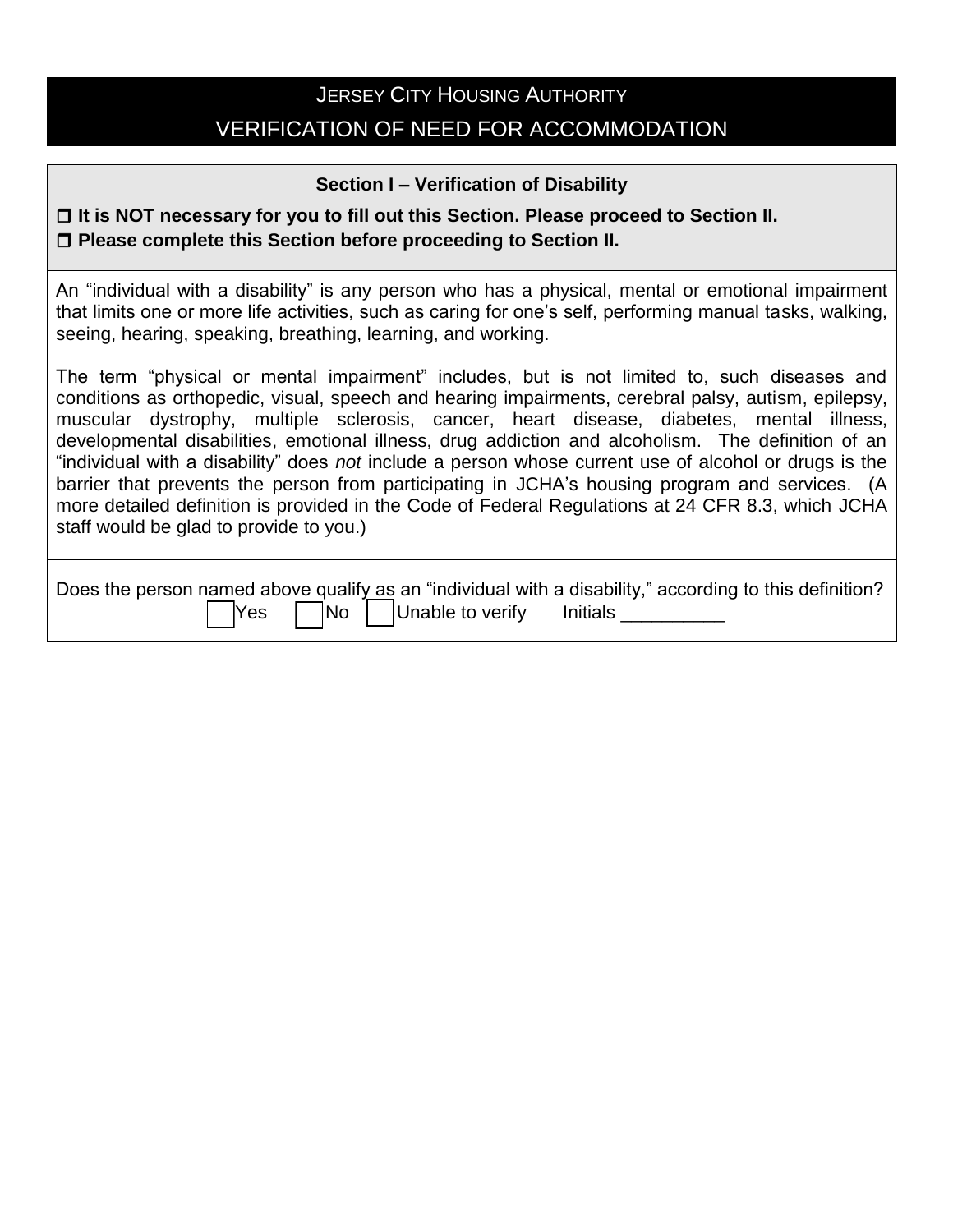| Section II - Verification of Need for Accommodation                                                                                                                                                                                                                                                                                                                                                                       |                  |
|---------------------------------------------------------------------------------------------------------------------------------------------------------------------------------------------------------------------------------------------------------------------------------------------------------------------------------------------------------------------------------------------------------------------------|------------------|
| Please do not include medical records                                                                                                                                                                                                                                                                                                                                                                                     |                  |
| I am knowledgeable about this individual's situation.                                                                                                                                                                                                                                                                                                                                                                     | Yes<br><b>No</b> |
| The household member <b>needs a live-in aide</b> . A daily in-home worker, housekeeper, or aide(s) on rotating<br>shifts are not equally effective because: (attach additional paper if needed).                                                                                                                                                                                                                          |                  |
|                                                                                                                                                                                                                                                                                                                                                                                                                           |                  |
| How long is the need for a live-in aide?                                                                                                                                                                                                                                                                                                                                                                                  |                  |
|                                                                                                                                                                                                                                                                                                                                                                                                                           |                  |
| The household member needs a change in a policy or procedure as a direct result of his/her<br>disability in order to be afforded an equal housing opportunity. Please explain how the accommodation<br>would alleviate or remove a disability-related limitation. Again, please do not disclose confidential medical<br>information about the nature or extent of the disability. You may use additional paper if needed. |                  |
| The household member needs an extra bedroom for medical equipment. Indicate the floor space in<br>square footage of the medical equipment: ___________________. All living and sleeping rooms in the<br>current unit are not sufficient to meet the disability-related need because (please indicate):                                                                                                                    |                  |
| Other. The household member needs the following accommodation. Please explain. Attach additional<br>paper if needed.                                                                                                                                                                                                                                                                                                      |                  |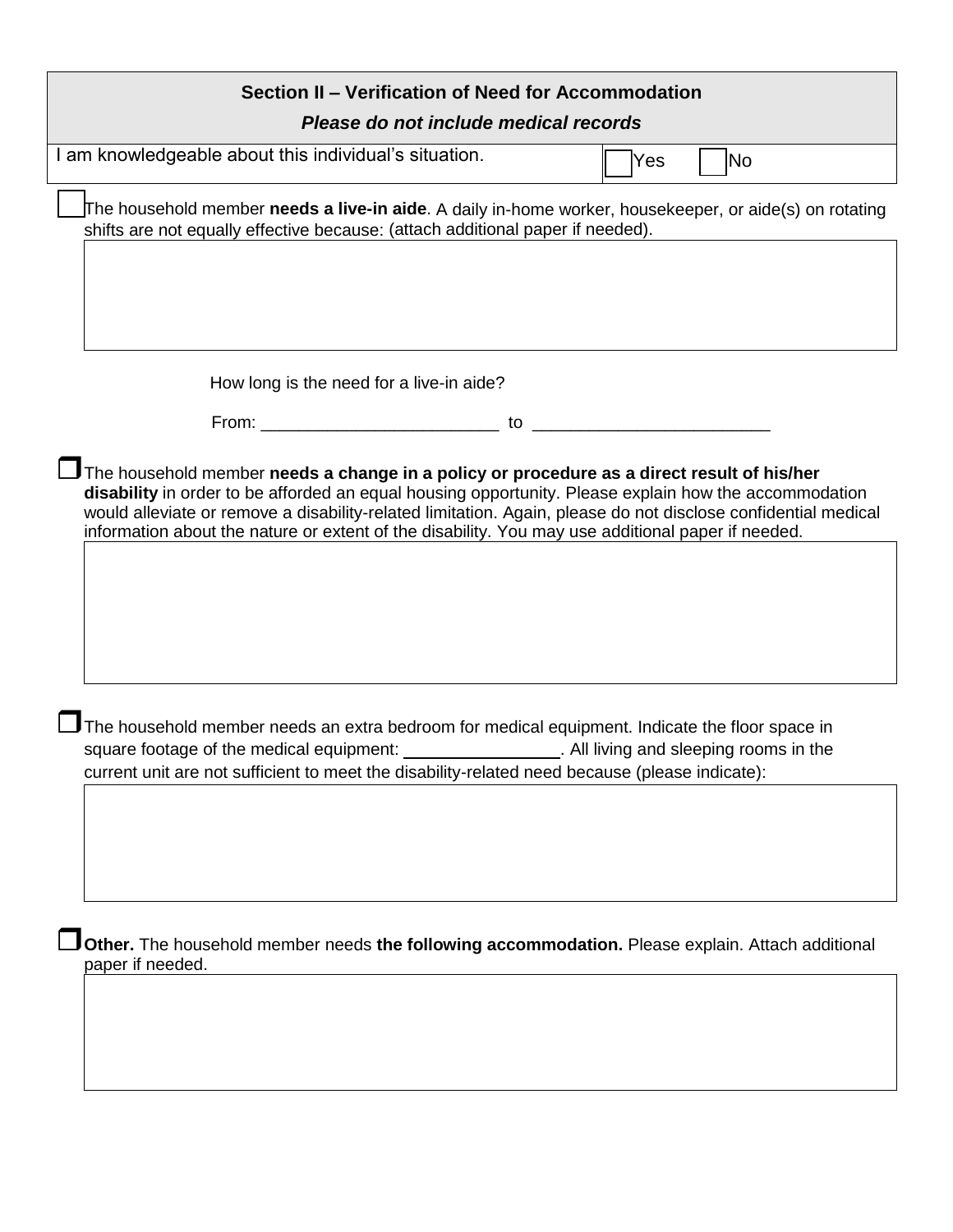### **Section III – Verification of Need for Accommodation** *JCHA-Owned/Managed Housing Only*

### **Special Unit Features Due to Disability**

**IMPORTANT: Please fill out this section if the disabled household member needs a unit, facilities and/or common area with specific features due to his or her disability.** 

*The following information is requested solely for the purposes of identifying the unit (size, type, and design) that most appropriately meets the needs of the household member with a disability. The JCHA will make every effort to make the appropriate modifications or identify an appropriate unit based on your professional opinion and assessment.*

#### *Please check only those accommodations that are necessary due to limitations posed by the disability.*

#### **In my professional opinion and assessment of the household member's disability-related needs, I certify that:**

|  | $\Box$ The household member needs a wheelchair-accessible unit. |
|--|-----------------------------------------------------------------|
|--|-----------------------------------------------------------------|

| $\Box$ The household member needs features to accommodate a vision and/or hearing impairment, |  |
|-----------------------------------------------------------------------------------------------|--|
| specifically:                                                                                 |  |

| $\Box$ The household member DOES NOT need a wheelchair-accessible unit but needs a unit or common |
|---------------------------------------------------------------------------------------------------|
| area with certain physical features. The features required are checked off below with an          |
| explanation given on the following page.                                                          |

 $\Box$  A maximum number of stairs to reach the unit:

 $\Box$  A maximum distance to walk between the unit and nearest elevator:  $\Box$ 

 $\Box$  A first floor unit or a unit located in an elevator-equipped building is required.

|  |  |  |  |  |  |  | $\Box$ Single level unit $\Box$ Tub grab bars $\Box$ Toilet grab bars $\Box$ Handheld shower |
|--|--|--|--|--|--|--|----------------------------------------------------------------------------------------------|
|--|--|--|--|--|--|--|----------------------------------------------------------------------------------------------|

 $\Box$  Shower seat  $\Box$  Space for medical equipment

 **Other change of unit**. The household member requires a unit in a specific or alternative location due to a disability. *Please explain and provide details as to why the accommodation(s) is necessary as a result of the limitations posed by the disability in order to enjoy an equal housing opportunity.* 

The household member **needs an assistance animal.** Please explain how the accommodation would alleviate or remove a disability-related limitation. Attach additional paper if needed.